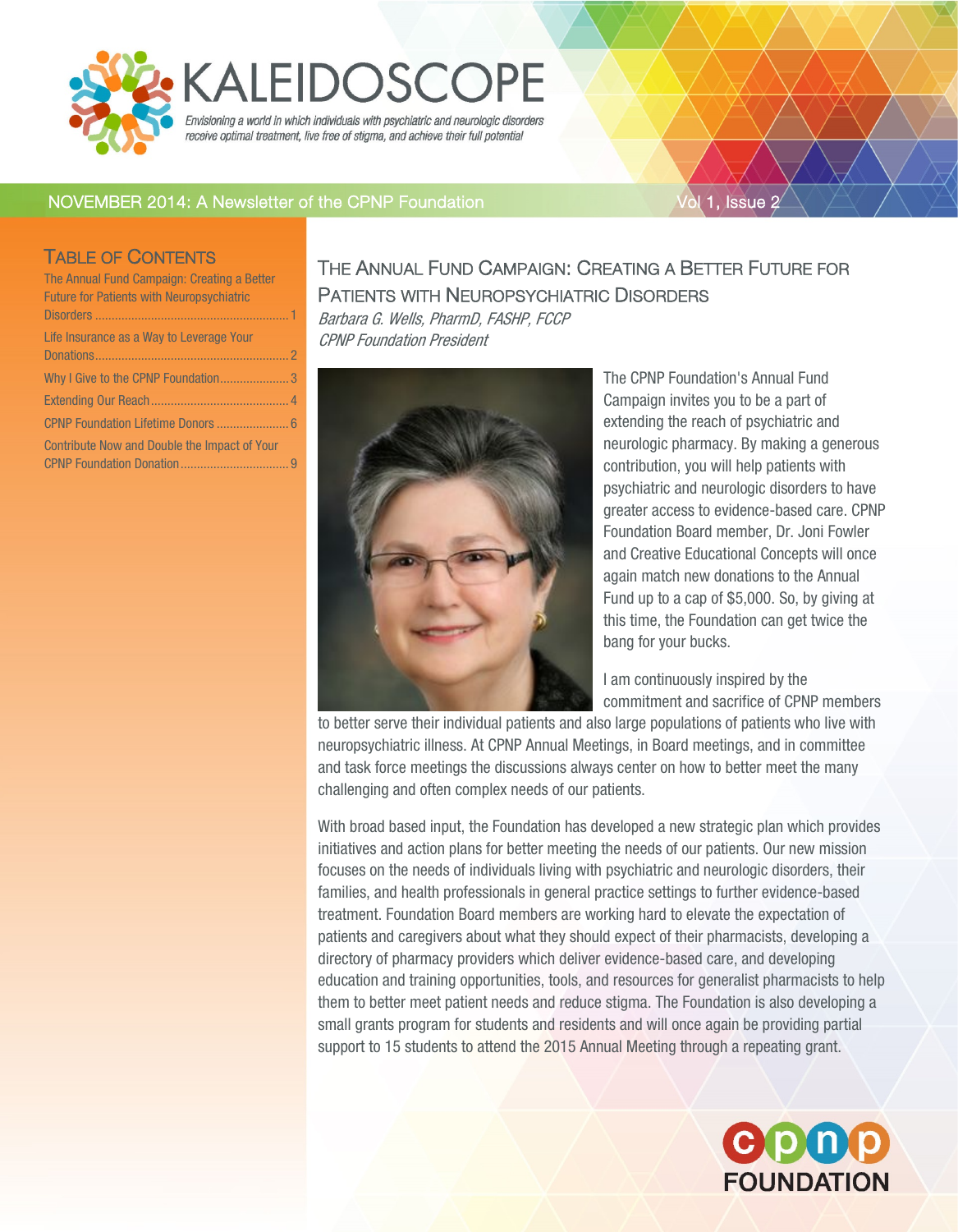The Foundation envisions a world in which individuals with psychiatric and neurologic disorders receive optimal treatment, live free of stigma, and achieve their full potential. We must all pull together and work as a cohesive team to achieve this lofty vision. The Foundation Board is asking all CPNP members and supporters to step up and give generously to support the new vision and strategic initiatives. Your gift truly can assist us in creating a better tomorrow for our patients, their families, and caregivers. You can visit cpnp.org/foundation/pledge to make your donation or pledge online or print off a donation form to complete and return by mail.

Please make your contribution now, so your gift will be recorded for the current fiscal year and will support the important work of the Foundation in 2015. I am sincerely grateful for your continued support.

#### <span id="page-1-0"></span>LIFE INSURANCE AS A WAY TO LEVERAGE YOUR DONATIONS

Barbara G. Wells, PharmD, FASHP, FCCP CPNP Foundation President

Have you ever wished there was a way to leverage the value of your donations to the CPNP Foundation? Life insurance is one tool you may want to consider to help you accomplish your philanthropic goals.



These days, many individuals are looking beyond cash gifts to find other mechanisms to help them have an even larger impact on the foundations that they love and are committed to. One of these is life insurance. When structured properly, life insurance can provide several attractive benefits for you and for the foundations you choose to benefit.

Life insurance can allow you to make a much larger gift than you might otherwise be able to give, because relatively modest annual premiums mature into a substantial death benefit upon the donor's death. Very importantly, giving life insurance also affords you certain tax benefits. If you give an existing permanent life insurance policy, you would receive an income tax deduction, and also may be able to deduct ongoing premiums you pay on your annual federal income tax return. As an example, for a donor in a 35 percent tax bracket, a \$10,000 gift actually costs only \$6,500 after factoring in the income tax charitable deduction.

Life insurance can also be used to replace assets for your heirs. When you make gifts to foundations and charities during your lifetime or through a bequest, a life insurance

death benefit on your life can help offset the impact of those gifts and keep your family's inheritance unchanged.

There are several ways to give to the CPNP Foundation using life insurance. Perhaps the simplest way is to name the CPNP Foundation as your policy beneficiary in whole or as a percentage. Using this method you will not qualify for an income tax deduction on premiums paid, but you will retain control over the policy, including access to any cash value, in case your financial situation should change such that you needed it for living expenses.

A second option is to donate an existing life insurance policy to the Foundation. In exchange for giving up control of the policy, you may be able to take a charitable income tax deduction. Then the policy would not be a part of your estate, unless you die within three years of the transfer, in which case, your estate would be eligible for an offsetting estate tax charitable deduction.

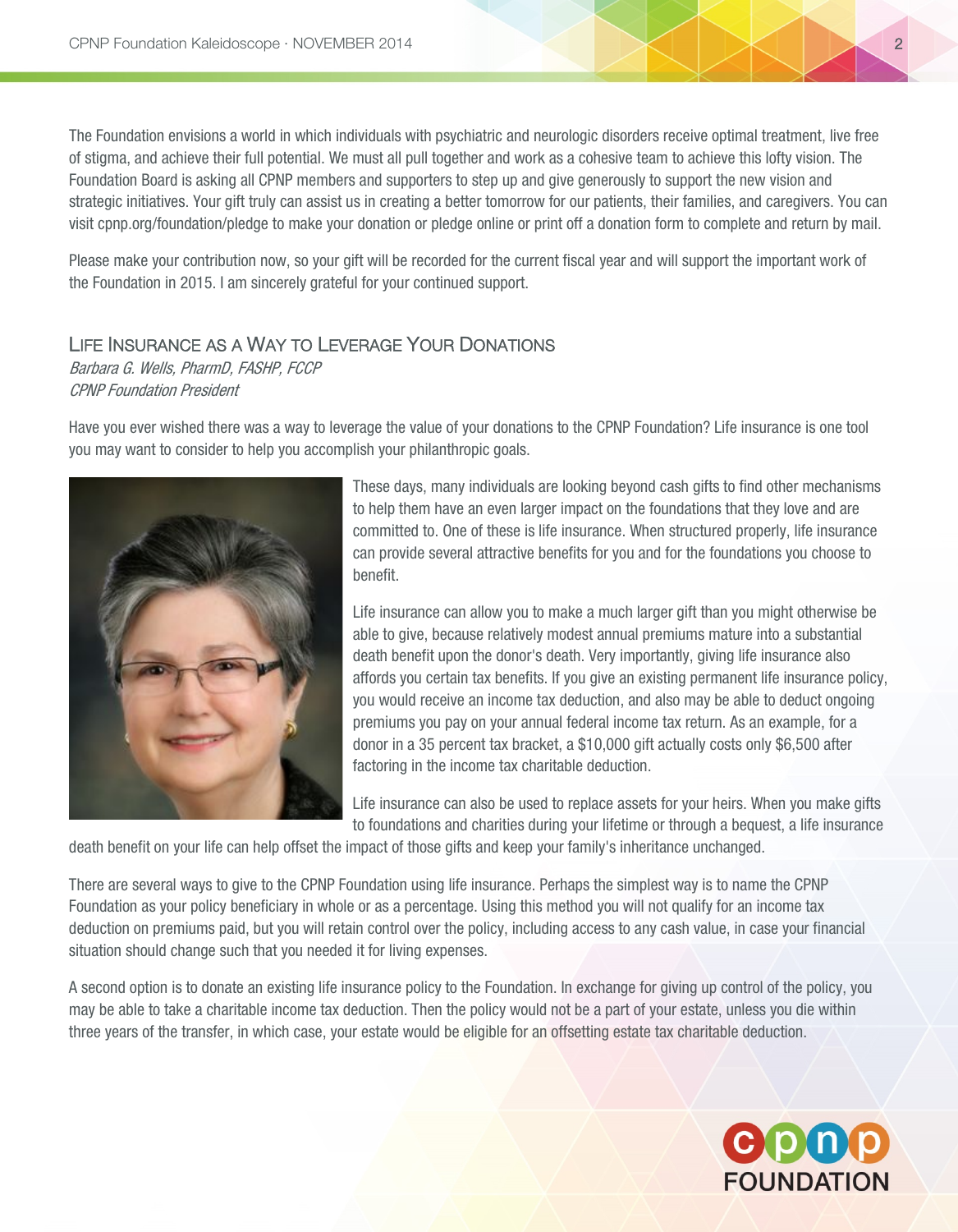A third option is to use a life insurance policy in conjunction with a charitable remainder trust (CRT). Under this scenario, you would create the CRT and transfer assets to it for future use by the Foundation, earning you an income tax deduction based on the gift. You could receive income from the CRT and use that to purchase life insurance. The proceeds of the policy go to the designated beneficiaries when the policyholder dies, but the Foundation would keep the remainder of the assets already donated. As you can see, this option is a bit more complex.

In summary, if you are looking to leverage the value of your donations and create a legacy, life insurance can provide one mechanism to help accomplish your goals. By gifting a policy outright or by naming the Foundation as a beneficiary, you can provide the Foundation with a lasting legacy. Many variations and nuances of the above scenarios are possible. As always, the CPNP Foundation encourages you to seek appropriate, independent, professional advice and counsel about your gifts. Such a professional can advise you about tax liability, estate planning, and comprehensive investment planning.

#### <span id="page-2-0"></span>WHY I GIVE TO THE CPNP FOUNDATION

Gene H. Makela, PharmD, BCPP, is a Clinical Pharmacy Specialist in Mental Health at the Charles George VA Medical Center in Asheville, NC. He was drawn to a career in neuropsychiatric pharmacy by his recognition of the tremendous need for quality mental health services and by the challenges inherent in the field, including limited resources available to patients and caregivers and the challenges in obtaining critical information to guide treatment and monitoring.



Dr. Makela was initially drawn to support the CPNP Foundation because he wanted to assist the Foundation in becoming a change agent in mental health care. In particular, he sees the value of the Foundation's work to support initiatives that improve the quality of life and quality of care of those living with neuropsychiatric illness. He points out that, "Patients are often seen in specialty clinics in ambulatory care settings in which psychiatric conditions are often not identified and thus not addressed." He is especially supportive of the Foundation's long-term goals to facilitate incorporation of psychiatric and neurologic clinical skills into ambulatory care and community pharmacy residency programs. He envisions emerging roles for ambulatory care/community pharmacy specialists with training in management of patients with neuropsychiatric illness. He sees the creation of the Foundation and its newly adopted strategic initiatives as signaling the maturity of both the Foundation and CPNP, as the parent organization.

Dr. Makela adds, "I have recently re-examined my own priorities and pledged further support for the Foundation, and I strongly urge other CPNP members to consider this as well."

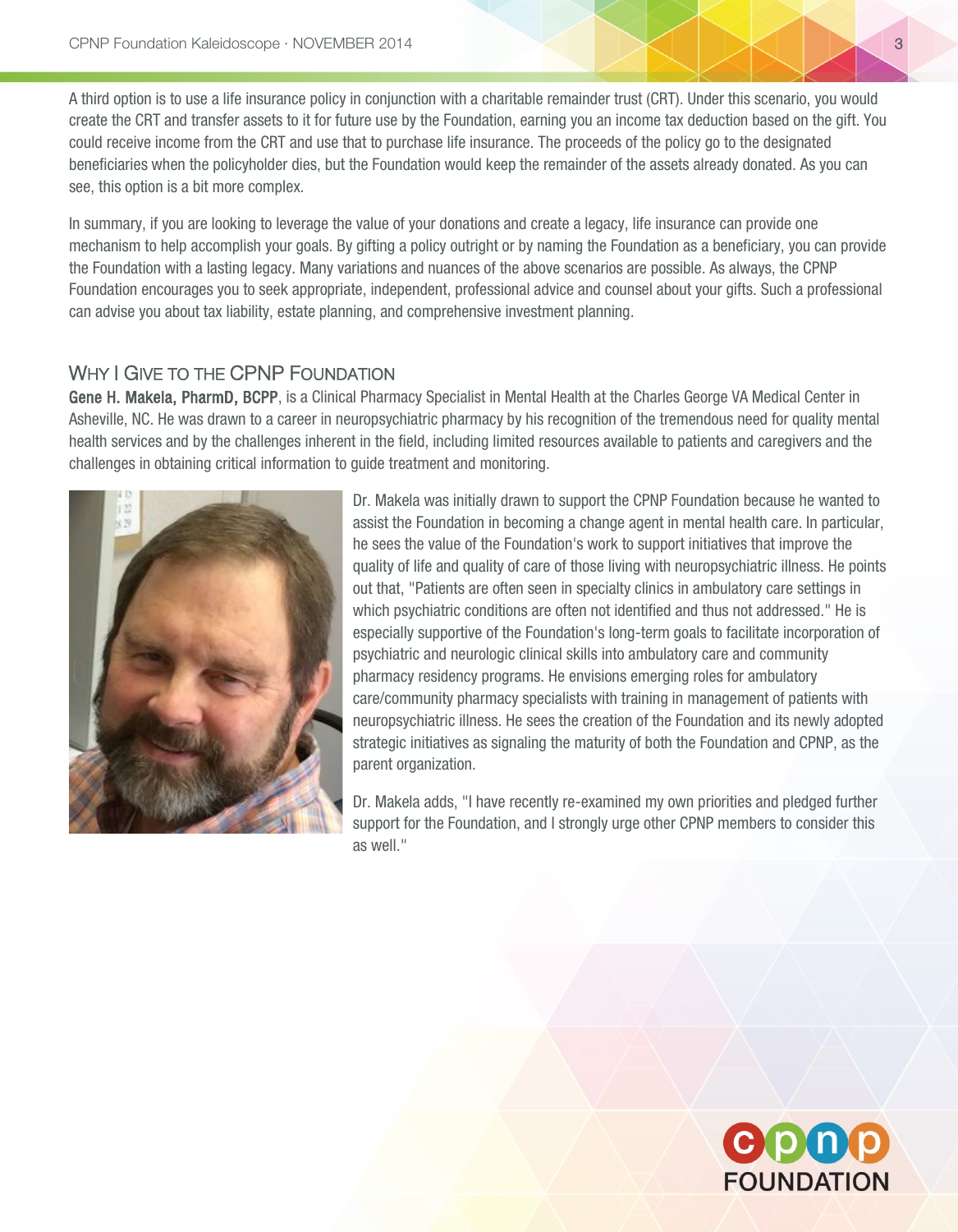Jayme Trott, PharmD, MBA, BCPP, is Director of Global Medical Affairs Strategic Operations (supporting Neuroscience) for Janssen Global Services, LLC. Dr. Trott decided to pursue a career in neuropsychiatric pharmacy because she was fascinated by the advances in our understanding of the neurobiological bases of mental illness and the psychopharmacologic mechanisms underlying newer drug treatments. In addition, she found great satisfaction in helping patients with serious mental illnesses improve in their thinking, mood, and functioning. She adds, "Being a valued member of a mental health team was immensely rewarding."

She initially contributed to the CPNP Foundation because she believed it would further the goals of neuropsychiatric pharmacy practice through research and outreach initiatives that were beyond the current goals of CPNP. She states that she was certain that with time and the efforts of dedicated Foundation board members, that the Foundation's goals and initiatives would demonstrate added value beyond what CPNP was able to tackle. Dr. Trott comments that the new strategic plans of both organizations clarify that CPNP will continue its core support for those practicing in our discipline and that the Foundation will seek to inform patients about evidence-based



practices of neuropsychiatric pharmacists and encourage adoption of these practices in primary care settings. She states, "I am most excited that the Foundation will be supporting neuropsychiatric pharmacist best-practice sharing with general practice pharmacists." She believes this will elevate the practices of pharmacists who most commonly interface with affected patients.

Dr. Trott notes that the pharmaceutical industry has undergone enormous change over the years, and that she is very proud of what her company is doing to improve the lives of patients living with serious mental illnesses. Further, she is proud that her company matches her donations to the CPNP Foundation. She adds, "I encourage others who work for companies that offer this benefit to take advantage of it by giving generously in support of the Foundation's work."

#### <span id="page-3-0"></span>EXTENDING OUR REACH



Glen L. Stimmel, PharmD, BCPP CPNP Foundation Board Member

In 2010, 26% of women and 15% of men were taking an antidepressant, antipsychotic, anti-anxiety, or ADHD drug. With a U.S. population of 316 million, a conservative estimate is that more than 7 million Americans meet criteria for either schizophrenia or bipolar disorder. In contrast, there are 1140 members (pharmacists) of CPNP and 804 pharmacists holding the Board Certified Psychiatric Pharmacist (BCPP) credentials. Given this disproportion, how can psychiatric pharmacists have an impact on the millions of Americans who could benefit from our expertise and care?

While CPNP's appropriate mission and focus is on neuropsychiatric pharmacists and aspiring neuropsychiatric pharmacists, the CPNP Foundation seeks ways to have a broader impact on the millions of patients who are being treated for psychiatric disorders who do not have the benefit of a psychiatric pharmacist's care.

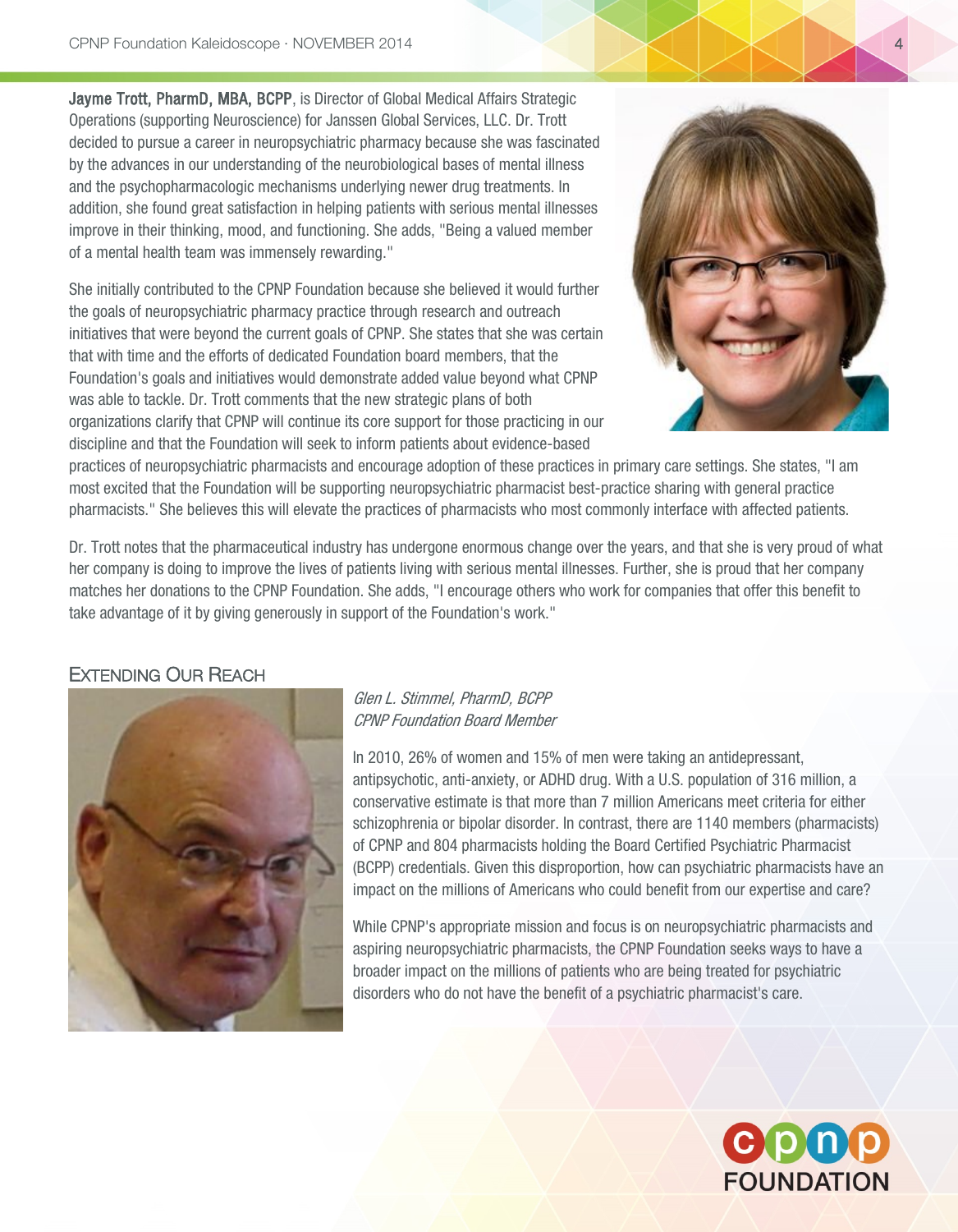One approach to this concern is for us to examine how psychiatric pharmacists might engage our community pharmacist partners to enhance their knowledge and skills in caring for patients with psychiatric disorders. Most of those millions of patients do have some kind of relationship with a community pharmacy. This is why the Foundation's very first project was to conduct a [national survey](http://cpnp.org/_docs/foundation/2012/nami-survey-report.pdf) of National Alliance on Mental Illness (NAMI) members to better understand their relationship with their community pharmacists. Several lessons were learned from this survey - while half of patients had a strong professional relationship with their pharmacist, 43% had no such relationship, meaning many do not know that such a relationship could be of value to them. Illustrative comments included:

- "I cherish my relationship with my pharmacists."
- "I never really thought about whether the interaction/involvement of the pharmacist was something that was important or was supposed to be happening. I just go there, pick up and pay for my meds and leave."

These results suggest that we should find ways to educate and empower patients and caregivers to expect more from their community pharmacists.

Other survey results suggest that community pharmacists are often not providing the level of care that is needed. Fifty-four percent (54%) almost always or often received information about their medication, but 25% seldom or never received such information, and 75% did not receive effectiveness or safety monitoring assistance from their pharmacist.

With these findings in mind, the Foundation has established several goals for the next two years focused on both patients and community pharmacists.

Patients:

#### 1. Develop a guide for individuals with psychiatric and neurologic disorders describing the care that should be expected from their pharmacy and pharmacist.

Several Foundation Board members and CPNP members are in the final stages of creating the *Guide: What* patients/families/caregivers should expect from their community pharmacy/pharmacist.

#### 2. Serve as a resource for patients and caregivers in identifying and accessing pharmacy providers that deliver evidencebased care.

The Foundation has also begun work on the MENTAL HEALTH COMMUNITY PHARMACY DIRECTORY PROJECT, which seeks to identify and publish a national directory of mental health community pharmacies.

Pharmacists:

#### 3. For pharmacists in general practice settings, promote best practice guidelines for serving individuals living with psychiatric and neurologic disorders and direct these pharmacists to appropriate resources.

#### 4. Develop education and training opportunities, tools, and resources for pharmacists in general practice settings designed to improve their communication skills, competence, and their ability to reduce stigma.

The Foundation is currently in the discussion phase of determining how to best approach how we enhance the knowledge and skills of community pharmacists to better serve our patient population. We believe, as psychiatric pharmacists, we have a responsibility to connect, collaborate, and support our community pharmacist colleagues.

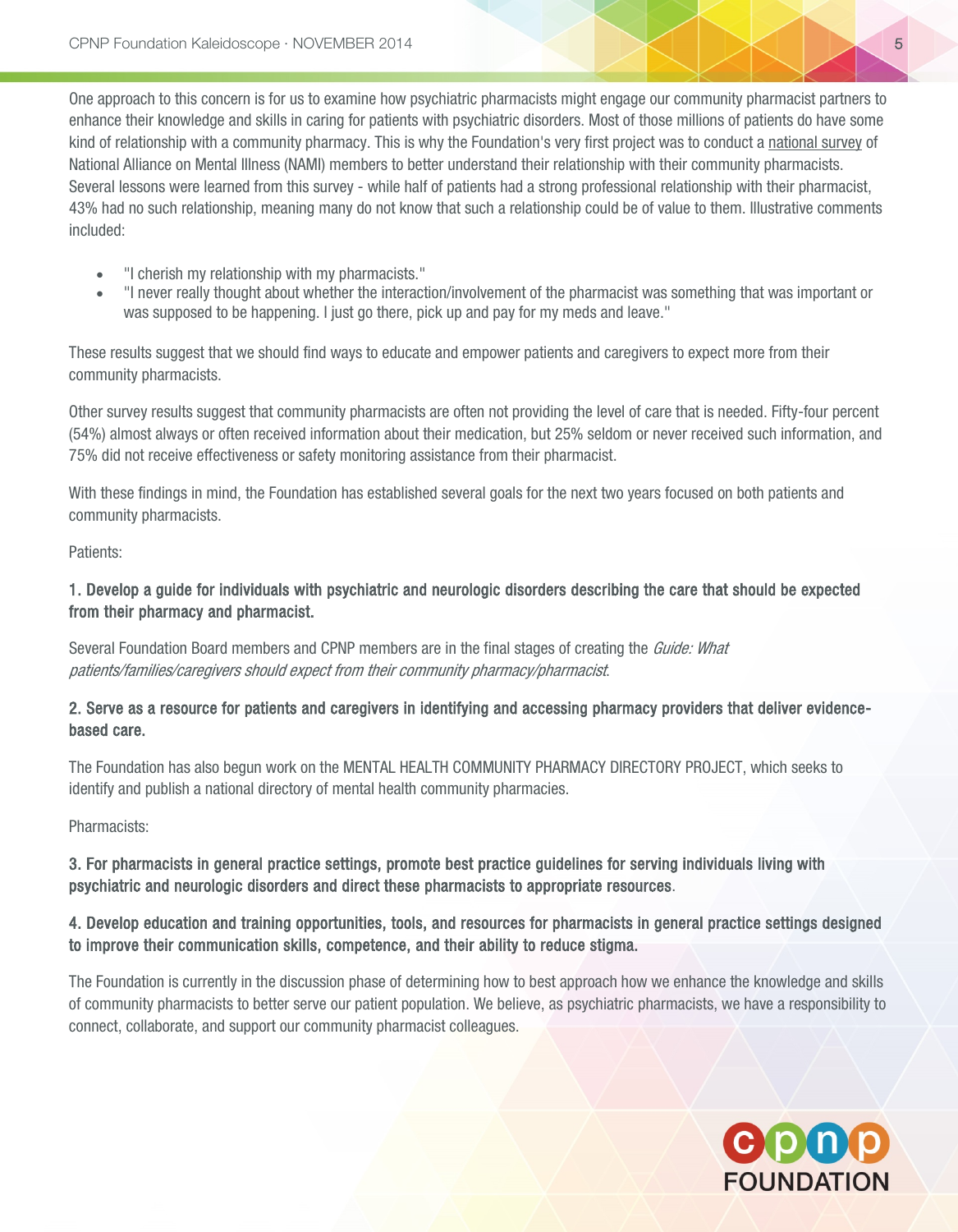What is hopefully very obvious is that your Foundation has matured, and is aggressively pursuing an ambitious set o[f goals.](http://cpnp.org/foundation/strategic-plan) We seek your input regarding the best approaches to begin addressing goals 3 and 4 above. Within the CPNP community, we know you have some creative ideas and experiences that can help with this effort. As psychiatric pharmacists, how can we better support the work of pharmacists in the community as they care for our patients? What do our patients need that community pharmacists can provide? If you have suggestions, please send them to [me,](mailto:stimmel@usc.edu) the CPNP Foundation [office,](mailto:info@cpnpfoundation.org) on the CPNP listserv and I will make sure they are communicated to those who are working on these goals.

#### <span id="page-5-0"></span>CPNP FOUNDATION LIFETIME DONORS

CPNP Foundation wishes to thank its generous donors for their cumulative giving in these start-up years for the CPNP Foundation. Log-into the CPNP Foundation [website](http://cpnp.org/foundation/pledge) to join the ranks as a CPNP Foundation donor now.

| Shari N. Allen          | Carol Griffith             | <b>Scott Price</b>      |
|-------------------------|----------------------------|-------------------------|
| Keith D. Anderson       | Sara Grimsley Augustin     | <b>Fred Raleigh</b>     |
| Lisa M. Arguedas        | Susan M. Hahn              | <b>Tara Reddy</b>       |
| <b>Abril Atherton</b>   | Karen P. Hansen            | Kristina Reinstatler    |
| Allen Ayala             | John Hardy                 | Susan C. Remick         |
| Jeffrey R. Bishop       | Joanne M. Hawley           | Jose A. Rey             |
| Mary C. Borovicka       | Chelsie B. Heesch          | Jill Reynoldson         |
| Sheila R. Botts         | Jacob T. Held              | <b>Michelle Richard</b> |
| <b>Toya Bowles</b>      | Joshua Holland             | Ann L. Richards         |
| Nancy C. Brahm          | D Anne Holley              | <b>Rachel Rivera</b>    |
| Ericka L. Breden Crouse | Sarah A. Hommerding        | Pamela K. Robeff        |
| Jessica L. Brennan      | Jessica Hopper             | James L. Roerig         |
| <b>Matthew Brown</b>    | Caitlin M. Hughes          | <b>Melody Ryan</b>      |
| Steven M. Burghart      | Leah Iny                   | Terrie A. Sajbel        |
| <b>Emalie Burks</b>     | Cherry W. Jackson          | Stephen R. Saklad       |
| Erin L. Byrne           | Johnson & Johnson          | Shannon N. Saldana      |
| Joshua Caballero        | Juliana Kaltsounis Puckett | Megan M. Sarashinsky    |
| Charles F. Caley        | Judith C. Kando            | <b>Jose Scarpa</b>      |

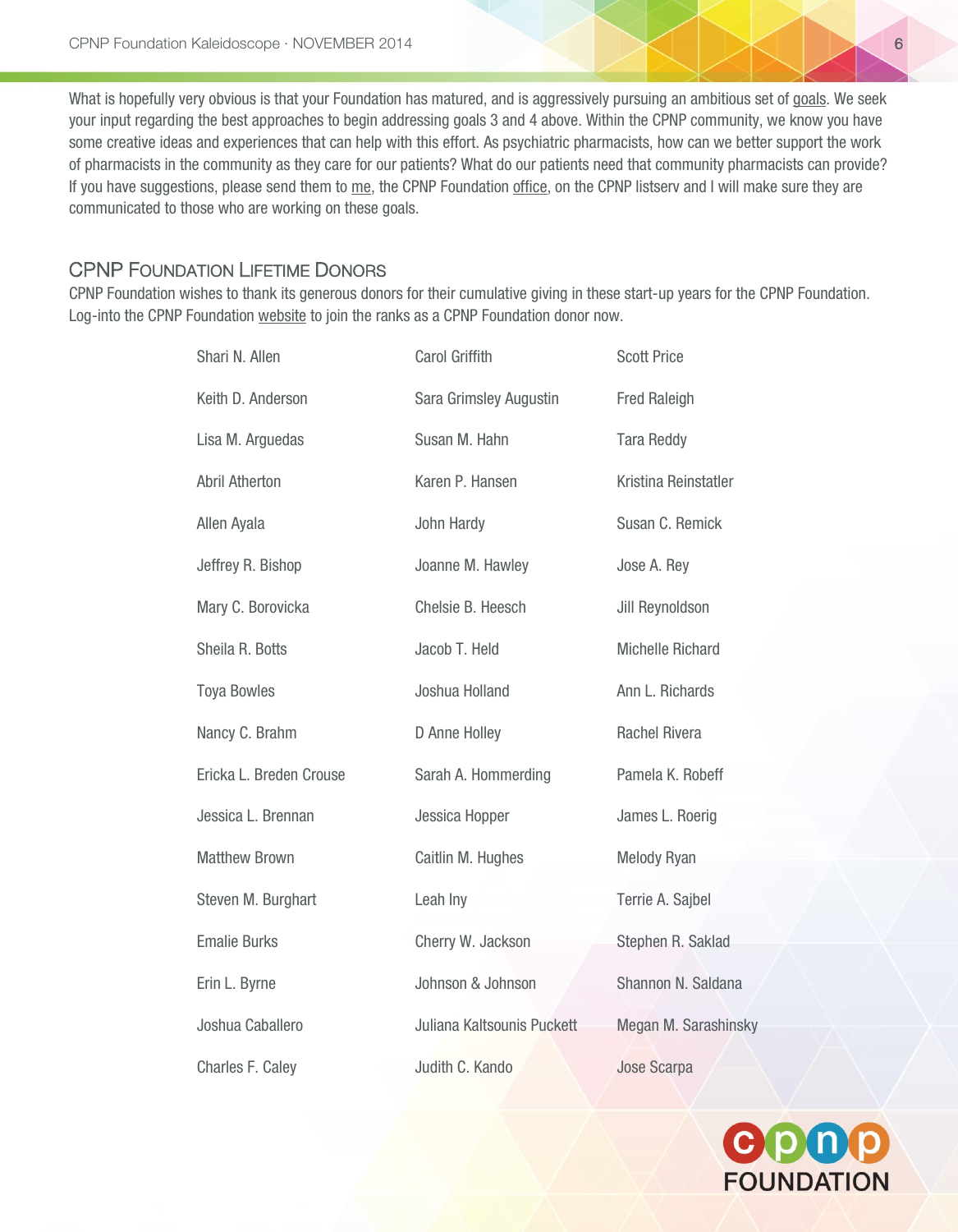| Alex A. Cardoni                                     | Rania Kattura       | <b>Corey Scheer</b>       |
|-----------------------------------------------------|---------------------|---------------------------|
| Joseph p. Catalano                                  | Jill Kauer          | Brenda K. Schimenti       |
| Marshall E. Cates                                   | Deanna L. Kelly     | Mark E. Schneiderhan      |
| Jack J. Chen                                        | Jennifer Kern Sliwa | Jia Shi                   |
| Cassandra Clement                                   | Cynthia A. Kern     | Richard J. Silvia         |
| Carla D. Cobb                                       | Joshua G. King      | Tawny L. Smith            |
| Lawrence J. Cohen                                   | Cynthia K. Kirkwood | Roger W. Sommi            |
| Miranda L. Cole                                     | Julie C. Kissack    | Shelly M. Spollen         |
| Sarah A. Connell-Robertson                          | Marcia Kuenast      | Steven W. Stanislav       |
| <b>Aveleigh Cook</b>                                | Susan Kurilla       | Ann E. Stephenson         |
| Inc. Creative Educational Concepts Eric C. Kutscher |                     | Glen L. Stimmel           |
| M. Lynn Crismon                                     | Jonathan P. Lacro   | Steven C. Stoner          |
| Dinh D. Cung                                        | Marietta F. Lawson  | <b>Craig Straley</b>      |
| Nicole L. Cupples                                   | Alexandra Leader    | <b>Kristyn Straw</b>      |
| Judy L. Curtis                                      | Kelly C. Lee        | Christian J. Teter        |
| Emily E. Czeck                                      | Sujin Lee           | <b>Sheryl Thedford</b>    |
| C. Lindsay DeVane                                   | Jonathan G. Leung   | Julie A. Thiel            |
| Ben R. Dishman                                      | Gary M. Levin       | <b>Christopher Thomas</b> |
| Julie A. Dopheide                                   | Mitsi H. Lizer      | <b>Kelan Thomas</b>       |
| Peter G. Dorson                                     | Francisco Lopez     | Michele L. Thomas         |
| Lisa H. Drogemuller                                 | Rex S. Lott         | Deborah L. Thompson       |
| Josee Duchesneau                                    | Ray Love            | Laura J. Thompson         |
| Robert L. Dufresne                                  | Gene H. Makela      | Erika E. Tillery          |
| Traci M. Dutton                                     | Kathy E. McDonough  | Gregory B. Toney          |

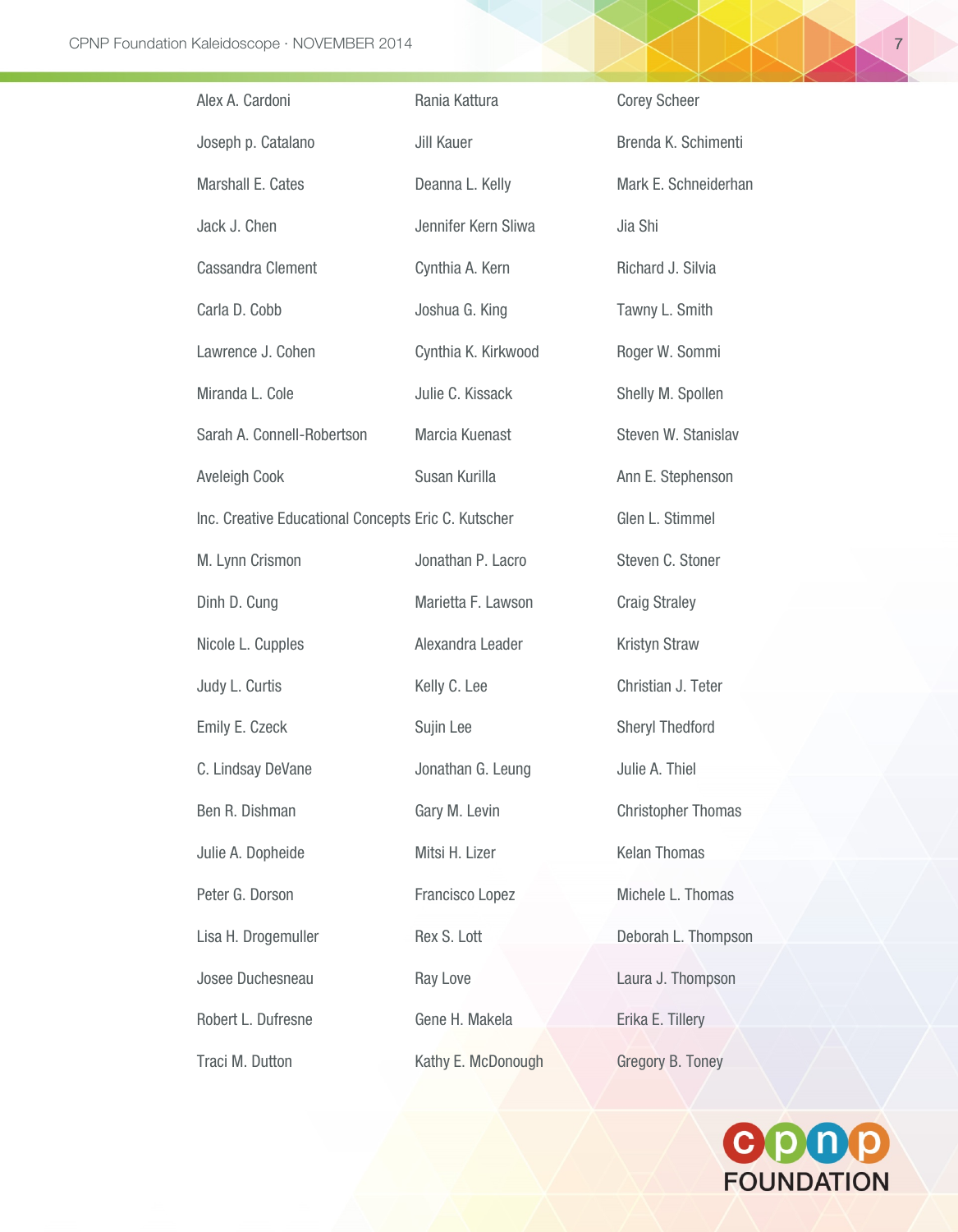| Nancy Edwards            | Jerry R. McKee                   | Jayme Trott              |
|--------------------------|----------------------------------|--------------------------|
| Megan J. Ehret           | Michael McNamara                 | Michelle Gravlin. Twitty |
| Elizabeth A. Eichel-Bato | Sarah T. Melton                  | R. Pete Vanderveen       |
| Michael D. Eilers        | Leena Menon                      | Julia E. Vertrees        |
| Vicki L. Ellingrod       | Lisa M. Mican                    | Linda L. Volin           |
| <b>Ellie Elliott</b>     | <b>Juanice Middleton Colwell</b> | Robin C. Wackernah       |
| Teresa M. Elsobky        | Anne E. Morstad                  | Mark D. Watanabe         |
| <b>Bri Englett</b>       | Sandra Mullen                    | Stanley S. Weber         |
| Larry Ereshefsky         | <b>Heather Murphy</b>            | Heidi J. Wehring         |
| Martha P. Fankhauser     | Leigh Anne Nelson                | Barbara G. Wells         |
| Rachael M. Fantz Hancock | Ruth E. Nemire                   | Daina Wells              |
| Abimbola Farinde         | Adam Oderberg                    | Sharon B. Wigal          |
| Thomas H. Flynt          | Amen I. Ogunmekan                | Ruki Wijesinghe          |
| George Foose             | Carol A. Ott                     | James E. Wilson          |
| Joan B. Fowler           | Emma C. Palmer                   | Elizabeth A. Winans      |
| Kari L. Franson          | <b>Chris Paxos</b>               | Michael Z. Wincor        |
| Matthew A. Fuller        | <b>Gregory Payne</b>             | Kara R. Wong             |
| Kelly N. Gable           | Brianne K. Peroutka              | <b>William Wrigley</b>   |
| Kristen N. Gardner       | <b>Robert Pfleging</b>           | Patti Yoshida            |
| Misty L. Gonzalez        | Theodore E. Pikoulas             | Xiaojuan Yuan            |
| Sarah E. Grady           | Paul L. Price                    | Jennifer L. Zacher       |